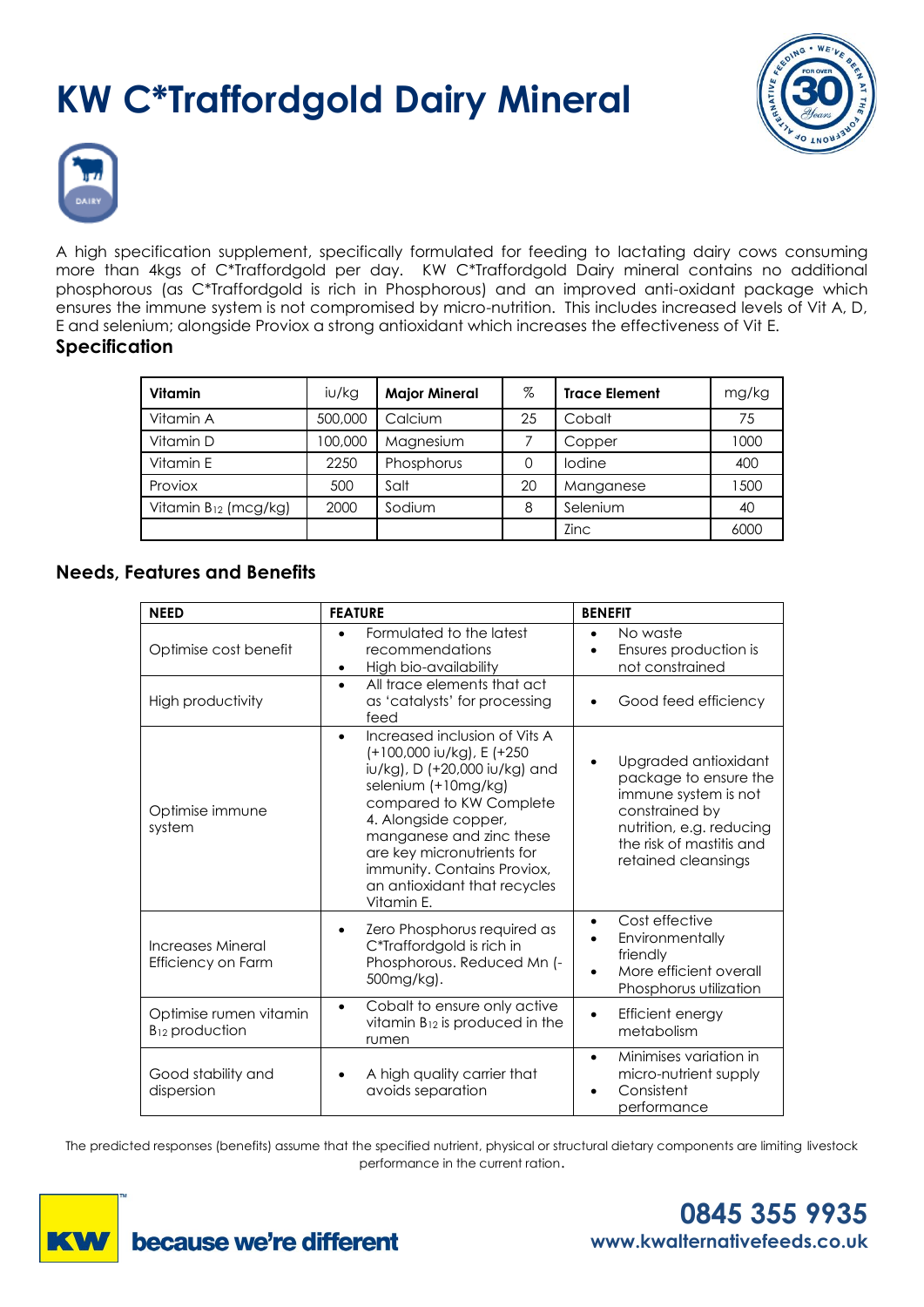# **Recommended Daily Feed Rates**



- Feed at 20 to 25g/day per kg of un-mineralised concentrate moist feeds should be converted to 100% dry matter. Where no other mineralised feeds are offered a minimum of 100g/day should be fed. Feed rates should not exceed 300g/day
- Add to the TMR ration at the latter stages of mixing, top dress or make 2 / 3 days requirement available in containers away from the water source.

## **Micronutrients in Health and Production**

It is vital that micronutrients are fed in accordance with the latest recommendations. The table below summarises the key functions of micronutrients and the deficiency symptoms if inadequate levels are fed.

| <b>Micronutrient</b> | <b>Key Function</b>                                                                          | <b>Deficiency Symptoms</b>                                                                                                                                                                                            |
|----------------------|----------------------------------------------------------------------------------------------|-----------------------------------------------------------------------------------------------------------------------------------------------------------------------------------------------------------------------|
| Vitamin A            | Skin, vision, bone growth, reproduction<br>and immune system                                 | Reduced absorption of nutrients, loss<br>of appetite, reduced growth, rough<br>hair, nasal discharge, blindness, water<br>retention, decreased sexual activity,<br>irregular oestrus, foetal death and<br>weak young. |
| Vitamin D            | Regulation of calcium and<br>phosphorus                                                      | Soft irregular shaped ribs and long<br>bones, stiffness, swelling of joints,<br>decreased appetite.                                                                                                                   |
| Vitamin E            | Antioxidant, hormone production,<br>blood clotting, immune function.                         | Muscle damage, retained cleansings,<br>predisposition to mastitis                                                                                                                                                     |
| Proviox              | Powerful natural Antioxidant, helps<br>regenerate vitamin E                                  |                                                                                                                                                                                                                       |
| Cobalt               | Synthesis of vitamin B12 by rumen<br>micro-organisms, role as cobalt within<br>the body      | Reduced appetite, weight loss, lower<br>milk production, muscle wasting,<br>anaemia                                                                                                                                   |
| Copper               | Blood formation, many enzymes<br>systems, bone, hair and wool<br>formation, immune system    | Anaemia, reduced growth and milk<br>production, scours, de-pigmentation,<br>impaired bone formation and<br>disorders of the nerves.                                                                                   |
| lodine               | Production of thyroid hormones that<br>regulate energy metabolism, growth<br>and development | Swelling of the thyroid gland (goitre),<br>reduced, milk production, growth<br>reproductive activity, prolonged<br>calvings, increase in stillborn calves,<br>retained placenta and endometritis.                     |